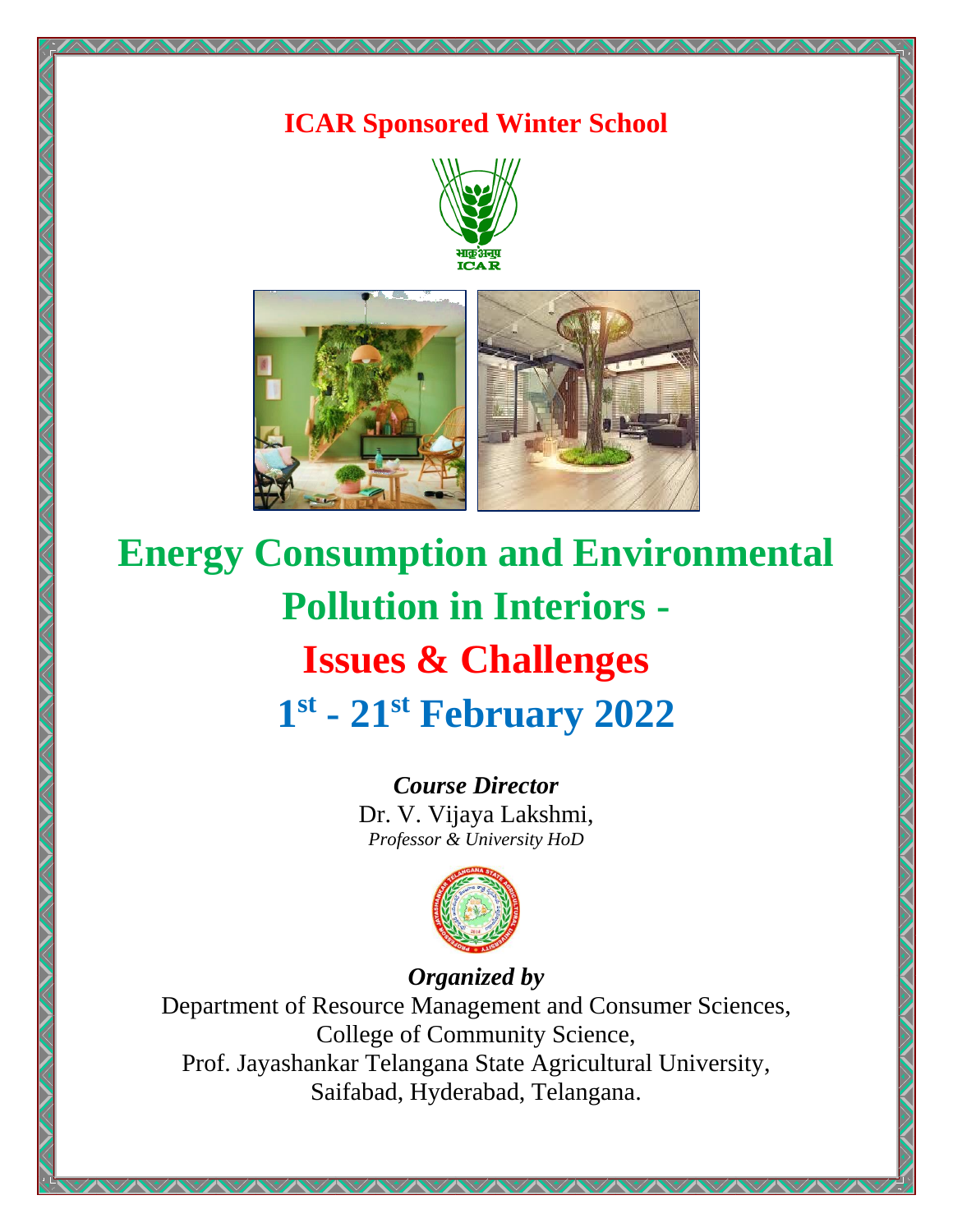#### **About the course**

The energy supply and demand are far from meeting the unending and ever - increasing needs of the modern people, resulting in deep rooted trace of human destruction of nature. According to a research data, normal people living in this modernized society spend 90 per cent of their lives in the indoor environment. This shows how much energy is being consumed by people and the amount of pollution caused by them due to various activities performed and the technologies used by them. Hence, the design specialists mainly involved in the interior design work, must pay attention to the energy saving point of view, thereby reducing the environmental pollution. This can be done by using few techniques like using renewable energy - based technologies, using green building design features, using sustainable practices in the building construction and daily activities of the people. This training hence aims to educate the community science faculty, especially interior design as specialization, about the need and techniques used to reduce the Energy Consumption and Environmental Pollution in Interiors, along with the possible issues and challenges in this important task.

#### **Eligibility**

Participation in winter school is open for Assistant Professors or equivalent and above from ICAR Institutes/SAUs/ Food Technology, Community Science or any other related discipline. A total of 25 candidates will be selected for the course. The selection of the candidates will be made by a screening committee as per the available guidelines of the ICAR. The selected candidates will be intimated regarding their selection for winter school training on or before 25<sup>th</sup> January 2022 either via email/ mobile, who will have to confirm their participation, positively by 27<sup>th</sup> January 2022.

#### **Duration**

The winter school will be of 21 days duration i.e., from 1<sup>st</sup> to 21<sup>st</sup> February 2022 (**Online Mode**).

#### **Broad Areas of Coverage**

- ❖ Energy Consumption in Buildings
- ❖ Indoor Air Pollution in residential buildings
- ❖ Indoor Air Pollution in various commercial buildings
- ❖ Role of Building materials and renewable energy resources in Energy Conservation
- ❖ Role of Building materials in controlling Environmental Pollution
- ❖ Role of Landscaping in controlling Interior Pollution
- ❖ Organizations working for Energy Conservation and Environmental Pollution
- ❖ Indian Codes and Policies

## **How to Apply**

Eligible and interested candidates may submit their application form (online) in prescribed proforma through Capacity Building Programme (CBP) portal site of Indian Council of Agricultural Research (ICAR) through the link: [http://cbp.icar.gov.in](http://cbp.icar.gov.in/)

- To create User ID, use "Create New Account" link.
- After login, click on "Participate in Training" link and fill the proforma.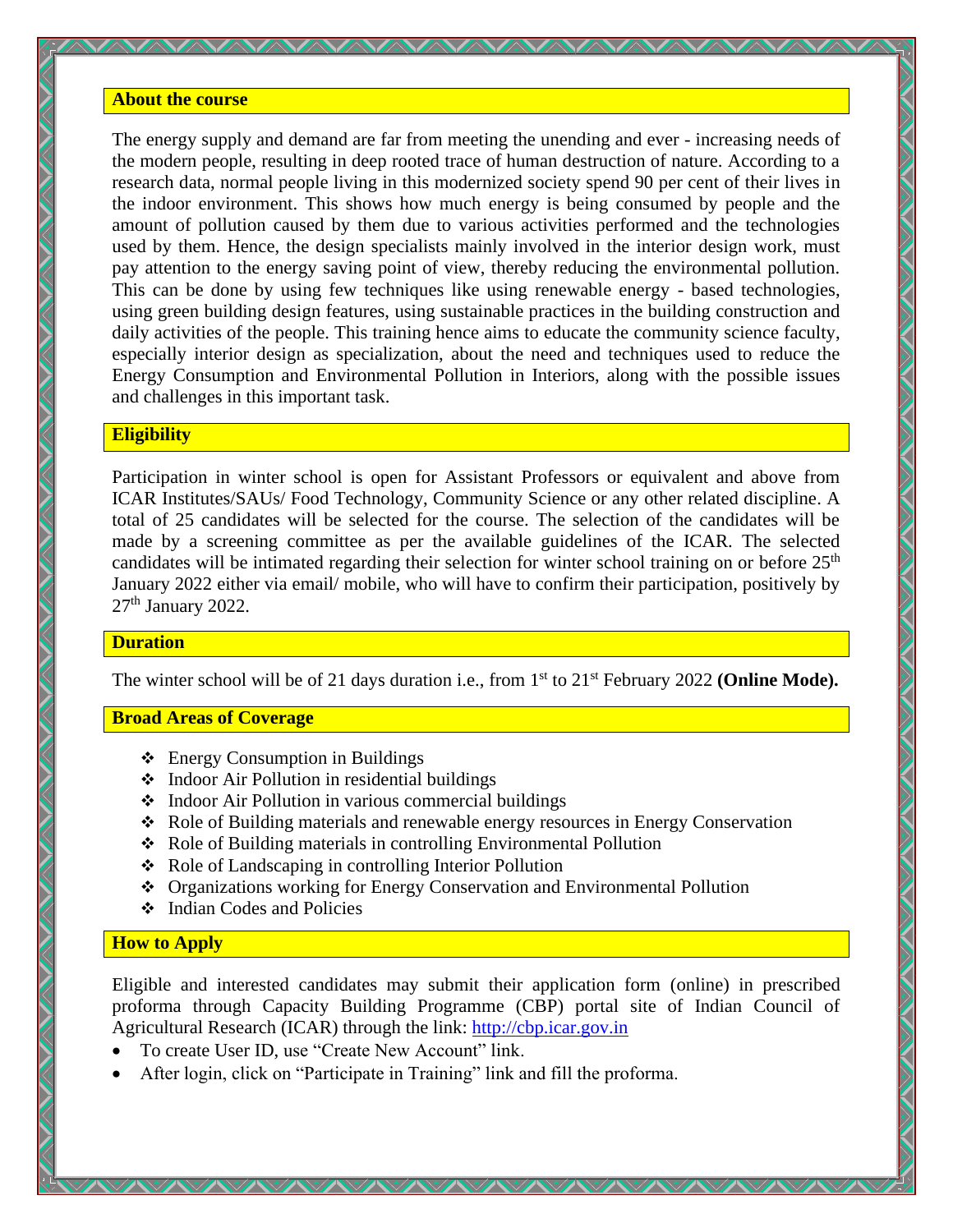- Take a printout and get it approved from the competent authority of the institute.
- The scanned copy of the complete application form duly signed by competent authority may be uploaded on the CBP portal [\(http://cbp.icar.gov.in\)](http://cbp.icar.gov.in/).
- The scanned copy of the complete application form duly signed by competent authority may also be sent through E - mail to the address: [winterschool2022.rmcs@gmail.com](mailto:winterschool2022.rmcs@gmail.com)
- In case of any difficulty in applying online using CBP portal, the participants may also send the application form duly filled - in and approved by the competent authority through proper channel to the following address: Dr. V. Vijaya Lakshmi, Course Director - Winter School 2022, Dept. of Resource Management and Consumer Sciences, College of Community Science, PJTSAU, Saifabad, Hyderabad -500004 by post.

# **Proposed Online Platform**

- Cisco Webex/ Google Meet
- Google Classroom for assignments

## **Online Examination**

An online examination will be conducted on 21<sup>st</sup> of February 2022 from 2.00 - 2:30 pm in which participants have to respond 25 multiple choice questions through Google forms.

# **Criteria for Certification**

- ❖ Full Time Attendance
- $\triangleleft$  Regular submission of assignments
- ❖ 60% Score in Online Examination

# **About PJTSAU**

As a result of bifurcation of state of Andhra Pradesh in the year 2014, Professor Jayashankar Telangana State Agricultural University (PJTSAU) was established on 03.09.2014 named in honour and memory of Professor Jayashankar, an eminent educationist and an ardent Telangana ideologue. It is the only Farm University of Telangana State. PJTSAU has 09 constituent colleges with 06 of those devoted to faculty of Agriculture, 02 to faculty of Agricultural Engineering and Technology and 01 to faculty of Home/ Community Science. In addition, there

are 13 constituent polytechnics, 16 Agricultural Research Stations, 09 District Agricultural Advisory and Transfer of Technology Centres (DAATTCs), 08 Krishi Vigyan Kendras (KVKs), 01 each of Extension Education Institute (EEI), Agricultural Information and Communication Centre (AI&CC), Agricultural Technology Information Centre (ATIC) and Electronic Media Wing spread across the State with Scientific supporting and Administrative Staff, apart from a good contingent of Labour Force. The mandate of



PJTSAU is to train, human resources needed for Agriculture, Agricultural Engineering & Technology, Community Science and allied sectors; Conduct basic and applied research to develop improved varieties and technologies for sustainable agricultural development; Promote on-farm research and technology assessment, refinement and transfer of knowledge through participatory approaches; and Build Partnerships and linkages with national /international educational/ research/ developmental institutions, rural development sector and agro industries.